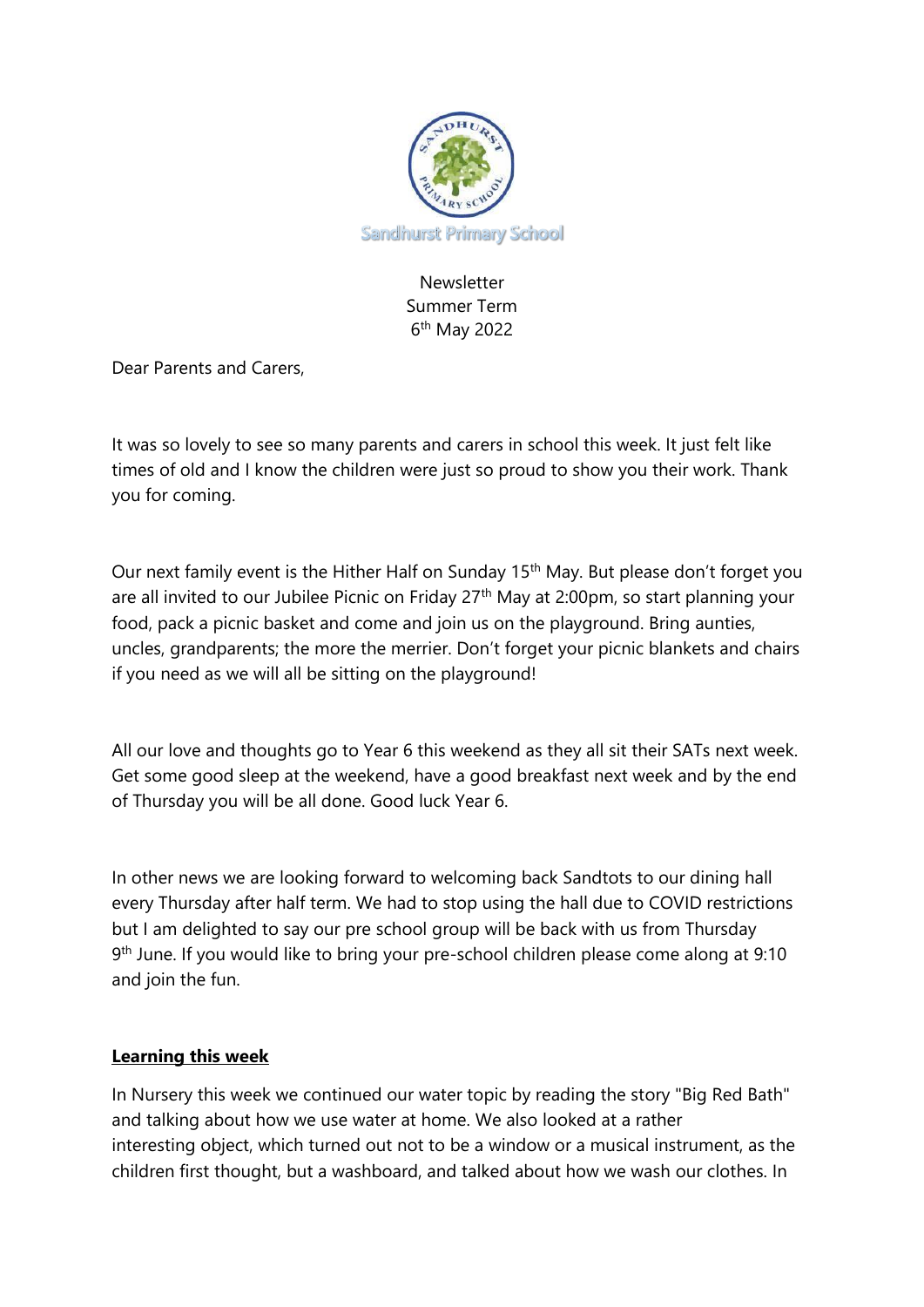maths we found out about the number 7 and continued learning about patterns. We became pattern detectives, looking for all the different ones that we could find in our outdoor classroom.

In Reception, the children have been revisiting 2d shapes and looking for similarities and differences between them. In Literacy and the wider curriculum they have been thinking about Firefighters and writing little information books about them.

In year one this week the children have been learning all about the desert. They have read the story of Sunny (a very adventurous meerkat) who explores around the world, until he decides he wants to be back in the desert. They have looked at examples of postcards and including some amazing desert facts in their writing. In maths the children have been learning about sharing into equal groups, they have practised counting out each object to ensure groups are equal and fair. In Geography the children have been finding out about the seven continents of the world and the oceans that surround them. They have learnt a very catchy song to help them remember!

This week Year 2 have continued with their 'Healthy Me' topic and the focus has been the importance of eating fruit and vegetables. The children enjoyed chopping, slicing and peeling the fruit to make their very own juicy fruit salad. In English, they wrote a reflection on making their fruit salad and tried to persuade others to include more fruit in their diet. In maths, the children have been interpreting tally charts, pictograms and block diagrams to answer questions.

Year 3 have started looking at a new story, 'Window'. Because it has no words, they have been looking for clues in the pictures to help them to tell the story. The main character watches their home become more and more built up over time and so Year 3 have been debating whether or not they prefer the city or the countryside. In maths, they have been adding and subtracting fractions. Year 3 have been investigating which surfaces create the most friction for a moving toy car by conducting a fair test, measuring and recording the results. In RE they have been learning about how Muslims celebrate Eid.

This week in maths year 4 have been adding and subtracting amounts of money, using pounds and pence, and finding change from various amounts. In English they have been discussing the importance of oceans, what they provide, how we can look after the wildlife that live in the oceans and the impact humans can have on marine creatures. In topic they have been using atlas skills and looking at the sources of UK rivers and the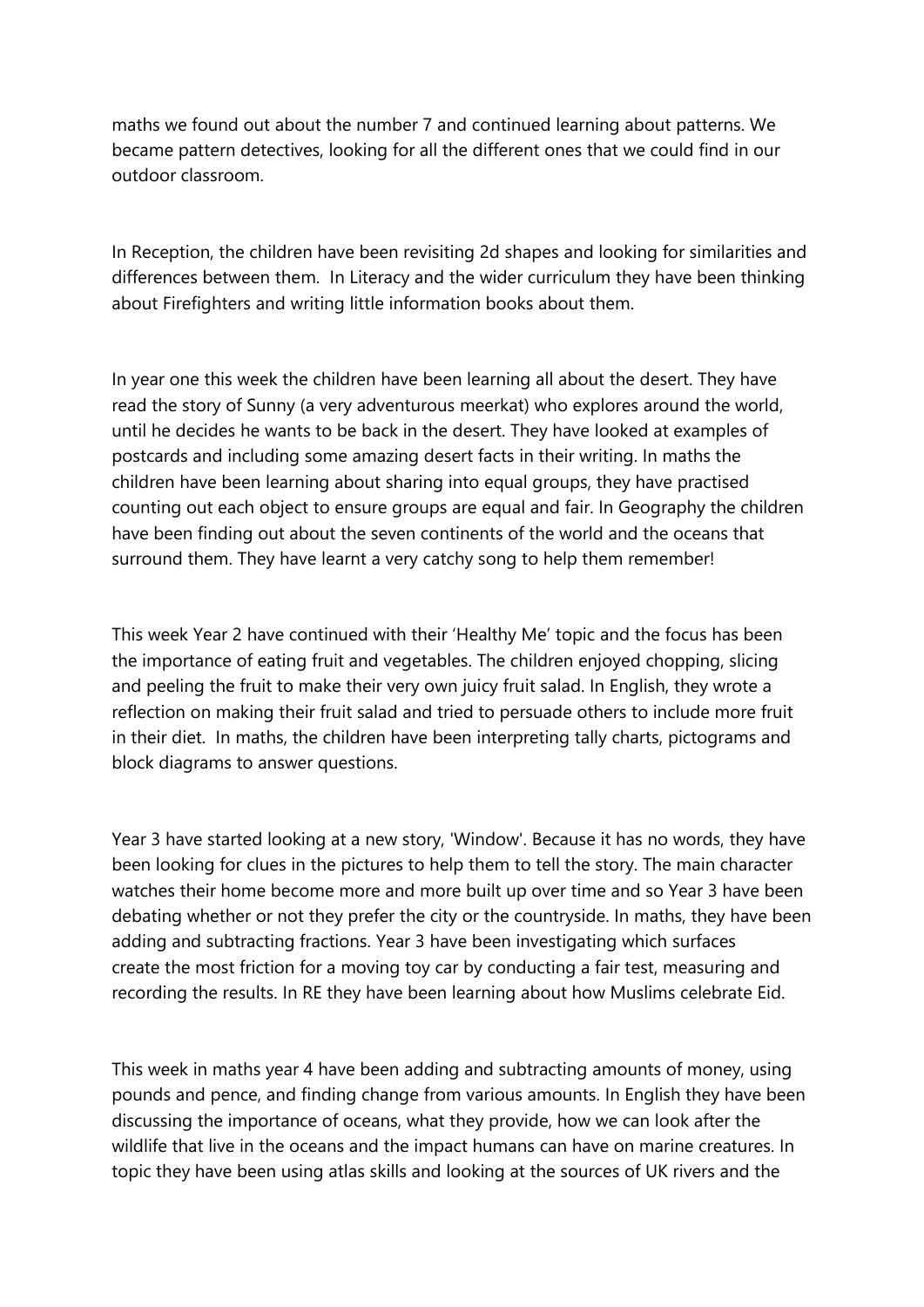oceans and seas they flow into. In Art the children have begun researching their focus artist, Georges Seurat, in order to analyse pointillism.

Another exciting week in Year 5. The children thoroughly enjoyed the visit from parents and were so proud to show off all their hard work. In science, they have learnt more about the planets in our solar system including finding out how long each planet takes to orbit the sun. They also discussed the advantages and disadvantages of zero gravity and ended the week by tasting genuine space snacks! This week in maths, Year 5 have identified and named regular and irregular polygons with a focus on quadrilaterals. Using their knowledge of the properties of 2D shapes they were able to deduce unknown information about a shape. In English, the children have looked at the features of formal and informal emails.

In English, year 6 have been learning various approaches to answering the questions in each of the respective SATs papers. They have also been working on consolidating number knowledge and applying these skills to problem solving. To help support the children through their revision, we have incorporated mindful activities to their learning, discussing their concerns and hopefully allaying any testing anxieties they may have. The children have worked hard and the Y6 team are incredibly proud of them. Good luck for next week, you will smash it!

## **Lewisham Indoor Rowing Team**

Lewisham Indoor Rowing Team is running trials for London Youth Games. The trials are ongoing every Friday starting on the 6<sup>th</sup> of May at The AHOY Centre. The sessions are free and the students get a chance to represent Lewisham at the London Youth Games.

## **Details**

**Location:** The AHOY Centre , Borthwick Street , SE8 3JY

**Time:** 15:00 – 17:00 please book: [https://app.acuityscheduling.com/schedule.php?owner=19389632&appointment](https://urldefense.com/v3/__https:/app.acuityscheduling.com/schedule.php?owner=19389632&appointmentType=32662470__;!!CVb4j_0G!T-P-C4jKD7FvpMcfy-Fig-Ye3fCLdTCgzrt9ndffLjiRUfythfiyddqUDywjEyNEYYK3sQorpVORd6_dQdzLD9A$) [Type=32662470](https://urldefense.com/v3/__https:/app.acuityscheduling.com/schedule.php?owner=19389632&appointmentType=32662470__;!!CVb4j_0G!T-P-C4jKD7FvpMcfy-Fig-Ye3fCLdTCgzrt9ndffLjiRUfythfiyddqUDywjEyNEYYK3sQorpVORd6_dQdzLD9A$)

**Date:** Every Friday starting on the 6<sup>th</sup> of May until 10<sup>th</sup> of June

**Kit:** just normal PE kit (shoes, t-shirt and shorts or track suit bottoms).

```
Age group: year 7-11
```